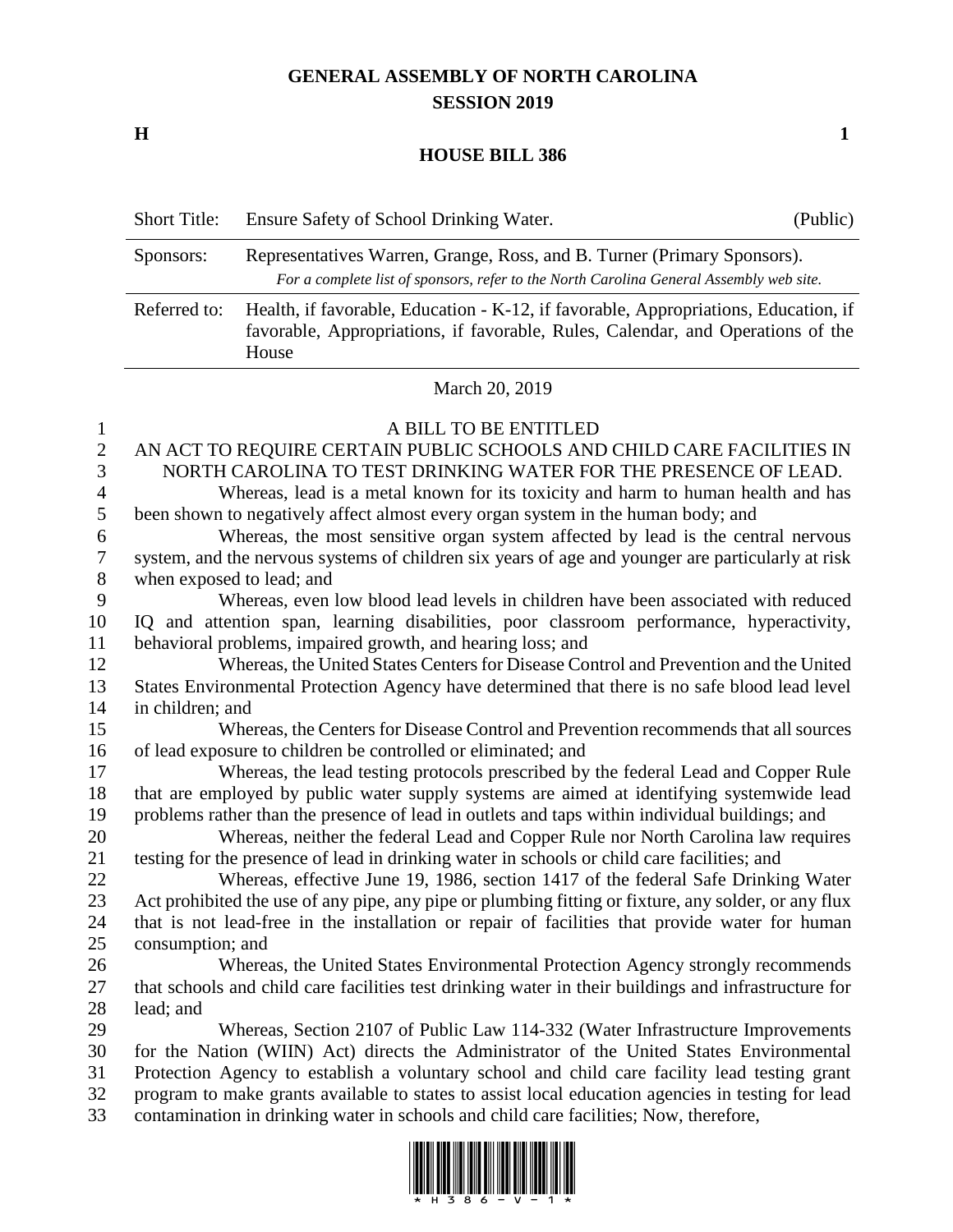|                            |                             | <b>General Assembly Of North Carolina</b>                                                                                                                                                       | <b>Session 2019</b> |
|----------------------------|-----------------------------|-------------------------------------------------------------------------------------------------------------------------------------------------------------------------------------------------|---------------------|
| $\mathbf{1}$<br>$\sqrt{2}$ |                             | The General Assembly of North Carolina enacts:                                                                                                                                                  |                     |
| 3                          |                             | PART I. PROTECT NORTH CAROLINA'S CHILDREN FROM LEAD EXPOSURE                                                                                                                                    |                     |
| $\overline{4}$             |                             | <b>SECTION 1.(a)</b> Chapter 130A of the General Statutes is amended by adding a new                                                                                                            |                     |
| 5                          | Article to read:            |                                                                                                                                                                                                 |                     |
| 6                          |                             | "Article 10A.                                                                                                                                                                                   |                     |
| $\boldsymbol{7}$           |                             | "Protect North Carolina's Children From Lead Exposure Act.                                                                                                                                      |                     |
| $\,8\,$                    | "§ 130A-332.1. Short title. |                                                                                                                                                                                                 |                     |
| 9                          |                             | This Article shall be known as the "Protect North Carolina's Children from Lead Exposure                                                                                                        |                     |
| 10                         | Act."                       |                                                                                                                                                                                                 |                     |
| 11                         | "§ 130A-332.2. Definitions. |                                                                                                                                                                                                 |                     |
| 12                         |                             | In addition to the terms defined in Article 10 of this Chapter, the following definitions shall                                                                                                 |                     |
| 13                         | apply in this Article:      |                                                                                                                                                                                                 |                     |
| 14                         | (1)                         | 3Ts technical guidance. – The Agency's revised technical guidance document                                                                                                                      |                     |
| 15                         |                             | "3Ts for Reducing Lead in Drinking Water in Schools," (October 2006, EPA                                                                                                                        |                     |
| 16                         |                             | 816-B-05-008) or any subsequent revision.                                                                                                                                                       |                     |
| 17                         | (2)                         | Agency. - The United States Environmental Protection Agency.                                                                                                                                    |                     |
| 18                         | (3)                         | Child care facility. $-$ A facility as defined in G.S. 110-86 and licensed                                                                                                                      |                     |
| 19                         |                             | pursuant to Article 7 of Chapter 110 of the General Statutes that receives water                                                                                                                |                     |
| 20                         |                             | service from a supplier of water. For purposes of this section, child care                                                                                                                      |                     |
| 21                         |                             | facility shall not include those facilities that are operated in a private                                                                                                                      |                     |
| 22                         |                             | residence.                                                                                                                                                                                      |                     |
| 23                         | $\left(4\right)$            | Division. – The Division of Public Health in the Department of Health and                                                                                                                       |                     |
| 24                         |                             | Human Services.                                                                                                                                                                                 |                     |
| $25\,$                     | (5)                         | Drinking water outlet. $-$ Any water fountain, faucet, or tap that is regularly                                                                                                                 |                     |
| 26                         |                             | used for drinking or food preparation, including ice-making and hot drink                                                                                                                       |                     |
| 27                         |                             | machines.                                                                                                                                                                                       |                     |
| 28                         | (6)                         | Elevated lead level. $- A$ lead concentration in drinking water that exceeds the                                                                                                                |                     |
| 29                         |                             | lead trigger level.                                                                                                                                                                             |                     |
| 30                         | (7)                         | Federal Lead and Copper Rule. – The federal regulation to minimize lead and                                                                                                                     |                     |
| 31                         |                             | copper in drinking water in 40 C.F.R., Subpart I.                                                                                                                                               |                     |
| 32<br>33                   | (8)                         | Lead trigger level. $- A$ lead concentration of 5 parts per billion in drinking                                                                                                                 |                     |
|                            |                             | water.                                                                                                                                                                                          |                     |
| 34<br>35                   | (9)                         | Local health department. $- A$ district health department, a public health                                                                                                                      |                     |
|                            |                             | authority, or a county health department.                                                                                                                                                       |                     |
| 36<br>37                   | (10)                        | Public school unit. $-$ A public school under the direction of a local board of                                                                                                                 |                     |
| 38                         |                             | education, a charter school, a regional school, a high school operated as part<br>of The University of North Carolina, a school operated by the Department of                                   |                     |
| 39                         |                             | Health and Human Services, or a school operated by the State Board of                                                                                                                           |                     |
| 40                         |                             | Education that serves students in kindergarten through grade five.                                                                                                                              |                     |
| 41                         |                             | School authority. – The local board of education or other governing body for                                                                                                                    |                     |
| 42                         | (11)                        |                                                                                                                                                                                                 |                     |
| 43                         |                             | a public school unit.<br>"§ 130A-332.3. Required testing for lead in drinking water outlets.                                                                                                    |                     |
|                            |                             |                                                                                                                                                                                                 |                     |
| 44<br>45                   | (a)                         | Each school authority and child care facility shall test drinking water for the presence<br>of lead at drinking water outlets in each school or child care facility. This requirement shall not |                     |
|                            |                             |                                                                                                                                                                                                 |                     |
| 46<br>47                   |                             | apply to any school or child care facility meeting either of the following:<br>It is a supplier of water and already subject to monitoring for lead under                                       |                     |
| 48                         | $\Omega$                    | Article 10 of this Chapter.                                                                                                                                                                     |                     |
| 49                         | (2)                         | It was constructed or substantially renovated after December 31, 1990. For                                                                                                                      |                     |
| 50                         |                             | purposes of this subdivision, a substantial renovation is a renovation that                                                                                                                     |                     |
| 51                         |                             | included the complete removal and replacement of the plumbing system.                                                                                                                           |                     |
|                            |                             |                                                                                                                                                                                                 |                     |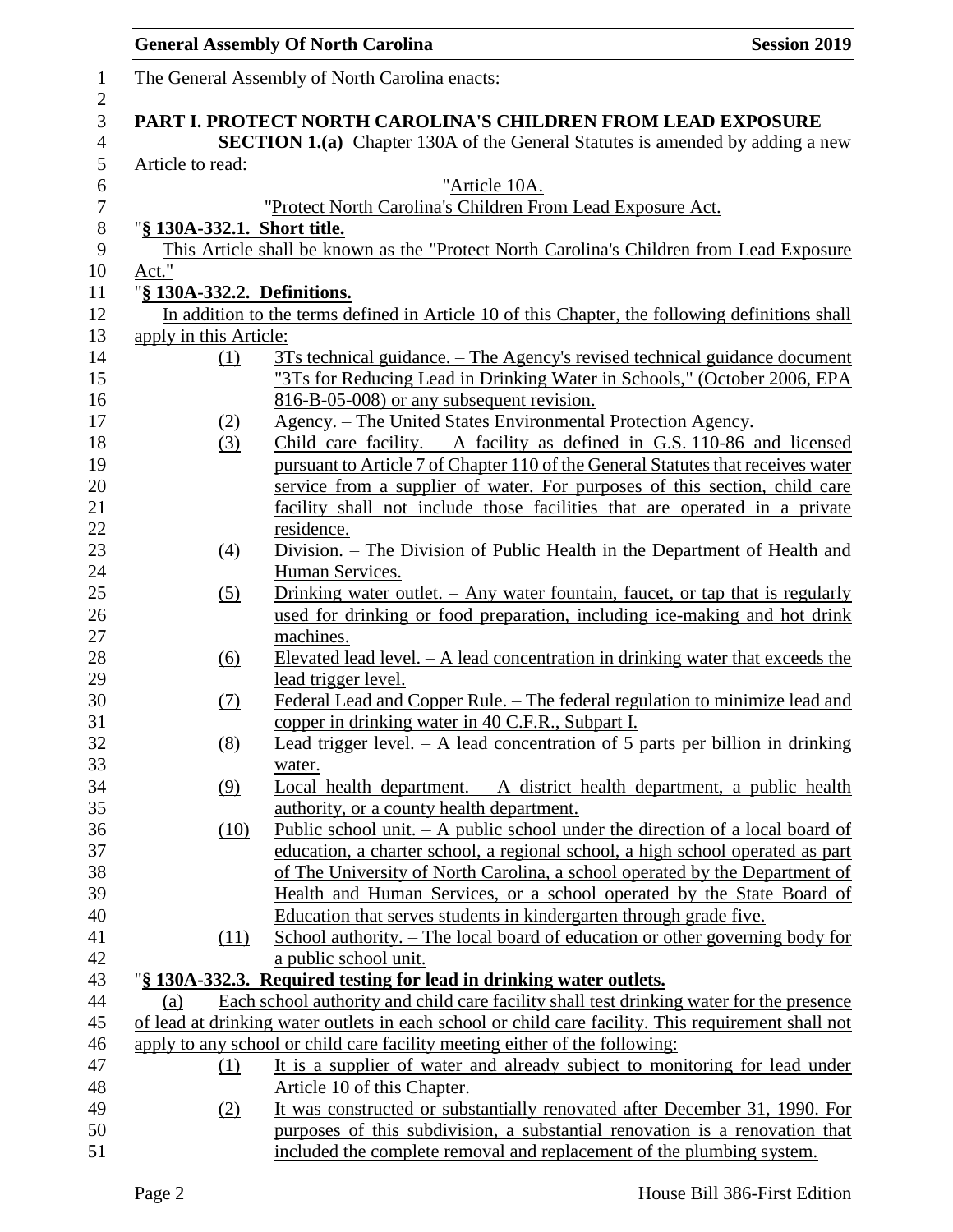|                   |     | <b>General Assembly Of North Carolina</b>                                     | <b>Session 2019</b>                                                                                                                                                |
|-------------------|-----|-------------------------------------------------------------------------------|--------------------------------------------------------------------------------------------------------------------------------------------------------------------|
| (b)               |     |                                                                               | Each test for the presence of lead shall be analyzed by a laboratory certified to analyze                                                                          |
|                   |     |                                                                               | for lead in drinking water samples by the North Carolina State Laboratory for Public Health.                                                                       |
| (c)               |     |                                                                               | The testing required by this section shall be in accordance with the following                                                                                     |
| timetable:        |     |                                                                               |                                                                                                                                                                    |
|                   |     | Date on which the school or child care facility                               | <b>Testing deadline</b>                                                                                                                                            |
| was constructed   |     |                                                                               |                                                                                                                                                                    |
|                   |     |                                                                               |                                                                                                                                                                    |
|                   |     | On or before December 31, 1960                                                | June 30, 2021                                                                                                                                                      |
|                   |     |                                                                               |                                                                                                                                                                    |
|                   |     | Between January 1, 1961, and                                                  | June 30, 2022                                                                                                                                                      |
| December 31, 1990 |     |                                                                               |                                                                                                                                                                    |
|                   |     |                                                                               |                                                                                                                                                                    |
|                   |     | "§ 130A-332.4. Use of the 3Ts technical guidance.                             |                                                                                                                                                                    |
|                   |     |                                                                               | School authorities and child care facilities shall use the Agency's 3Ts technical guidance to                                                                      |
|                   |     |                                                                               | establish drinking water sampling collection criteria and protocols to satisfy the requirements of                                                                 |
| this section.     |     |                                                                               |                                                                                                                                                                    |
|                   |     | "§ 130A-332.5. Sampling locations                                             |                                                                                                                                                                    |
| (a)               |     |                                                                               | Sample Locations. – School authorities and child care facilities shall select sampling                                                                             |
|                   |     |                                                                               | locations from those drinking water outlets that are identified as used the most, in the highest                                                                   |
|                   |     |                                                                               | frequency, and reflect those outlets to which children are exposed, in the school or child care                                                                    |
|                   |     | facility. Sample locations and outlets shall satisfy the following criteria:  | At least one sample from the cold water drinking water outlet in the food                                                                                          |
|                   | (1) | preparation area.                                                             |                                                                                                                                                                    |
|                   | (2) |                                                                               | At least one sample from a cold water drinking water outlet that is located as                                                                                     |
|                   |     |                                                                               | close as possible to the service connection to the public water supply.                                                                                            |
|                   | (3) |                                                                               | At least three samples from cold water drinking water outlets in areas of the                                                                                      |
|                   |     |                                                                               | school or child care facility where drinking water is accessible and available                                                                                     |
|                   |     | to children.                                                                  |                                                                                                                                                                    |
|                   |     |                                                                               | In the event that five separate drinking water outlets are not available for sampling in                                                                           |
|                   |     |                                                                               | accordance with this subsection, samples shall be collected from the same locations on different                                                                   |
|                   |     |                                                                               | days and collected in priority based on the most frequently accessed drinking water outlets                                                                        |
|                   |     |                                                                               | available to children. This sampling procedure shall be followed until such time as five samples                                                                   |
| are collected.    |     |                                                                               |                                                                                                                                                                    |
| (b)               |     |                                                                               | Additional Sampling, Monitoring, and Reporting. – The school authority or child care                                                                               |
|                   |     |                                                                               | facility shall conduct subsequent flush sampling, in accordance with the 3Ts technical guidance,                                                                   |
|                   |     |                                                                               | for any school or child care facility that reveals a drinking water outlet with elevated lead levels                                                               |
|                   |     | pursuant to subsection (a) of this section.                                   |                                                                                                                                                                    |
|                   |     | "§ 130A-332.6. Notification requirements for schools and day care facilities. |                                                                                                                                                                    |
|                   |     |                                                                               | Upon receipt of the test results, schools and child care facilities shall notify teachers, other                                                                   |
|                   |     |                                                                               | school or facility personnel, and the parents or guardians of children attending the school or child                                                               |
|                   |     |                                                                               | care facility of the results of the sampling and analysis based on the concentration of lead in                                                                    |
|                   |     | drinking water, as applicable:                                                |                                                                                                                                                                    |
|                   | (1) |                                                                               | Lead concentration in drinking water is at or below lead trigger level. – Within                                                                                   |
|                   |     |                                                                               | 10 business days of receiving the results of the drinking water analyses, each                                                                                     |
|                   |     |                                                                               | school and each child care facility shall make the test results available to the                                                                                   |
|                   |     |                                                                               | public, free of charge, and shall notify the parents or guardians of the children                                                                                  |
|                   |     |                                                                               | attending each school and each child care facility of the test results. To meet<br>the requirements of this subdivision, the test results may be posted on the Web |
|                   |     |                                                                               | site for the school, local school administrative unit, or child care facility, as                                                                                  |
|                   |     | applicable.                                                                   |                                                                                                                                                                    |
|                   |     |                                                                               |                                                                                                                                                                    |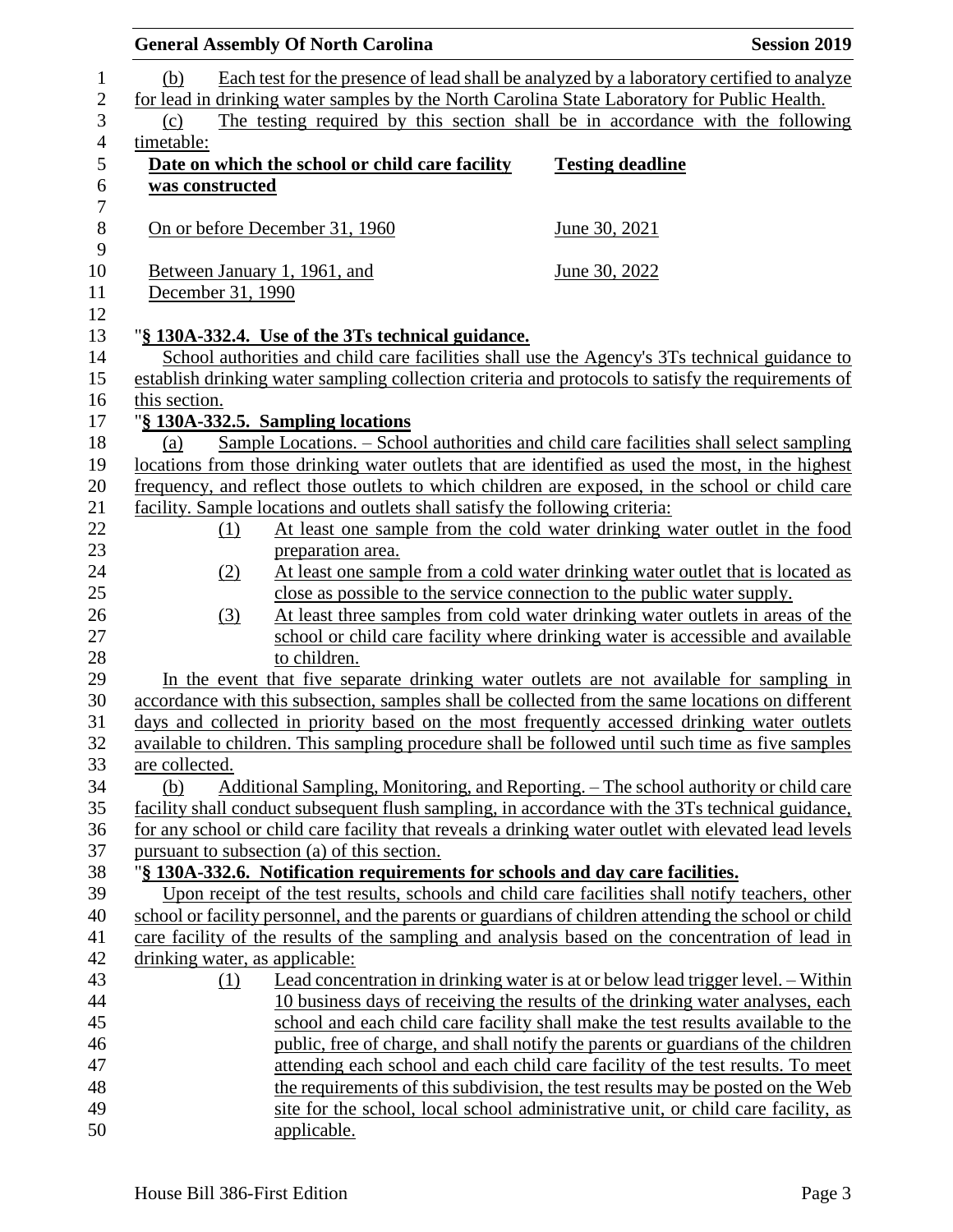|                                | <b>General Assembly Of North Carolina</b>                                                                                                                                                          | <b>Session 2019</b> |
|--------------------------------|----------------------------------------------------------------------------------------------------------------------------------------------------------------------------------------------------|---------------------|
| (2)                            | Lead concentration in drinking water is above lead trigger level. – Within 48                                                                                                                      |                     |
|                                | hours of receipt of a drinking water test result that indicates an elevated lead                                                                                                                   |                     |
|                                | level at a drinking water outlet or other locations within or outside the                                                                                                                          |                     |
|                                | building, the school or child care facility shall notify teachers, other school or                                                                                                                 |                     |
|                                | facility personnel, and the parents or guardians of children attending the                                                                                                                         |                     |
|                                | school or child care facility directly through written notice, electronic mail, or                                                                                                                 |                     |
|                                | other means approved by the Department of Public Instruction or the Division                                                                                                                       |                     |
|                                | of Child Development and Early Education of the Department of Health and                                                                                                                           |                     |
|                                | Human Services, as applicable. The notification shall include all of the                                                                                                                           |                     |
|                                |                                                                                                                                                                                                    |                     |
|                                | following:<br>A summary of the results of the tests conducted pursuant to this Article                                                                                                             |                     |
|                                | $\underline{a}$ .<br>and information as to the availability of the complete drinking water                                                                                                         |                     |
|                                | test results for review at a public location and on the Web site for the                                                                                                                           |                     |
|                                |                                                                                                                                                                                                    |                     |
|                                | school, the local school administrative unit, or the child care facility,                                                                                                                          |                     |
|                                | as applicable.                                                                                                                                                                                     |                     |
|                                | A description of measures taken to restrict access to drinking water<br><u>b.</u>                                                                                                                  |                     |
|                                | outlets with elevated lead levels and actions taken to ensure the                                                                                                                                  |                     |
|                                | provision of fresh, clean drinking water in the school or child care                                                                                                                               |                     |
|                                | facility, in accordance with G.S. 130A-332.7.                                                                                                                                                      |                     |
|                                | "§ 130A-332.7. Corrective action for drinking water with elevated lead levels.                                                                                                                     |                     |
|                                | When a drinking water outlet subject to the requirements of this Part is sampled and analyzed<br>pursuant to G.S. 130A-332.5 and reveals an elevated lead level, the school or child care facility |                     |
| shall do all of the following: |                                                                                                                                                                                                    |                     |
| (1)                            | Immediately restrict access to (i) any drinking water outlet with lead                                                                                                                             |                     |
|                                | concentrations above the lead trigger level and (ii) similar drinking water                                                                                                                        |                     |
|                                | outlets located on the same wing or floor of the building of the outlet revealed                                                                                                                   |                     |
|                                | to have elevated lead levels.                                                                                                                                                                      |                     |
| (2)                            | Immediately take remedial action to ensure that all students and children have                                                                                                                     |                     |
|                                | access to free, fresh, and clean drinking water in the school or child care                                                                                                                        |                     |
|                                | facility and are not exposed to drinking water with elevated lead levels.                                                                                                                          |                     |
|                                | Alternate drinking water supplies shall be provided until (i) the drinking water                                                                                                                   |                     |
|                                | is further analyzed and lead levels are found to be below the trigger level and                                                                                                                    |                     |
|                                | (ii) the Division determines and provides written documentation to the school                                                                                                                      |                     |
|                                | or child care facility, the Department of Public Instruction, or the Division of                                                                                                                   |                     |
|                                | Child Development and Early Education of the Department of Health and                                                                                                                              |                     |
|                                | Human Services, as appropriate, that the elevated lead levels have been                                                                                                                            |                     |
|                                | mitigated and the drinking water is safe for human consumption.                                                                                                                                    |                     |
| $\left(3\right)$               | With the assistance of the Division, Department, the Department of Public                                                                                                                          |                     |
|                                | Instruction, and the Division of Child Development and Early Education of                                                                                                                          |                     |
|                                | the Department of Health and Human Services, as applicable, determine the                                                                                                                          |                     |
|                                | source of lead and identify the necessary corrective action, including specific                                                                                                                    |                     |
|                                | measures that will be taken and an estimate of the costs of those measures, to                                                                                                                     |                     |
|                                | address the lead contamination.                                                                                                                                                                    |                     |
|                                | "§ 130A-332.8. Recordkeeping.                                                                                                                                                                      |                     |
|                                | Each school authority and child care facility subject to this Part shall maintain records in a                                                                                                     |                     |
|                                | manner readily accessible to the public that include all of the following:                                                                                                                         |                     |
| <u>(1)</u>                     | The name of each school and child care facility tested.                                                                                                                                            |                     |
| (2)                            | The number of drinking water outlets tested at each school and child care                                                                                                                          |                     |
|                                | facility.                                                                                                                                                                                          |                     |
| (3)                            | Aggregate results for the drinking water testing performed at each school and                                                                                                                      |                     |
|                                | child care facility.                                                                                                                                                                               |                     |
|                                |                                                                                                                                                                                                    |                     |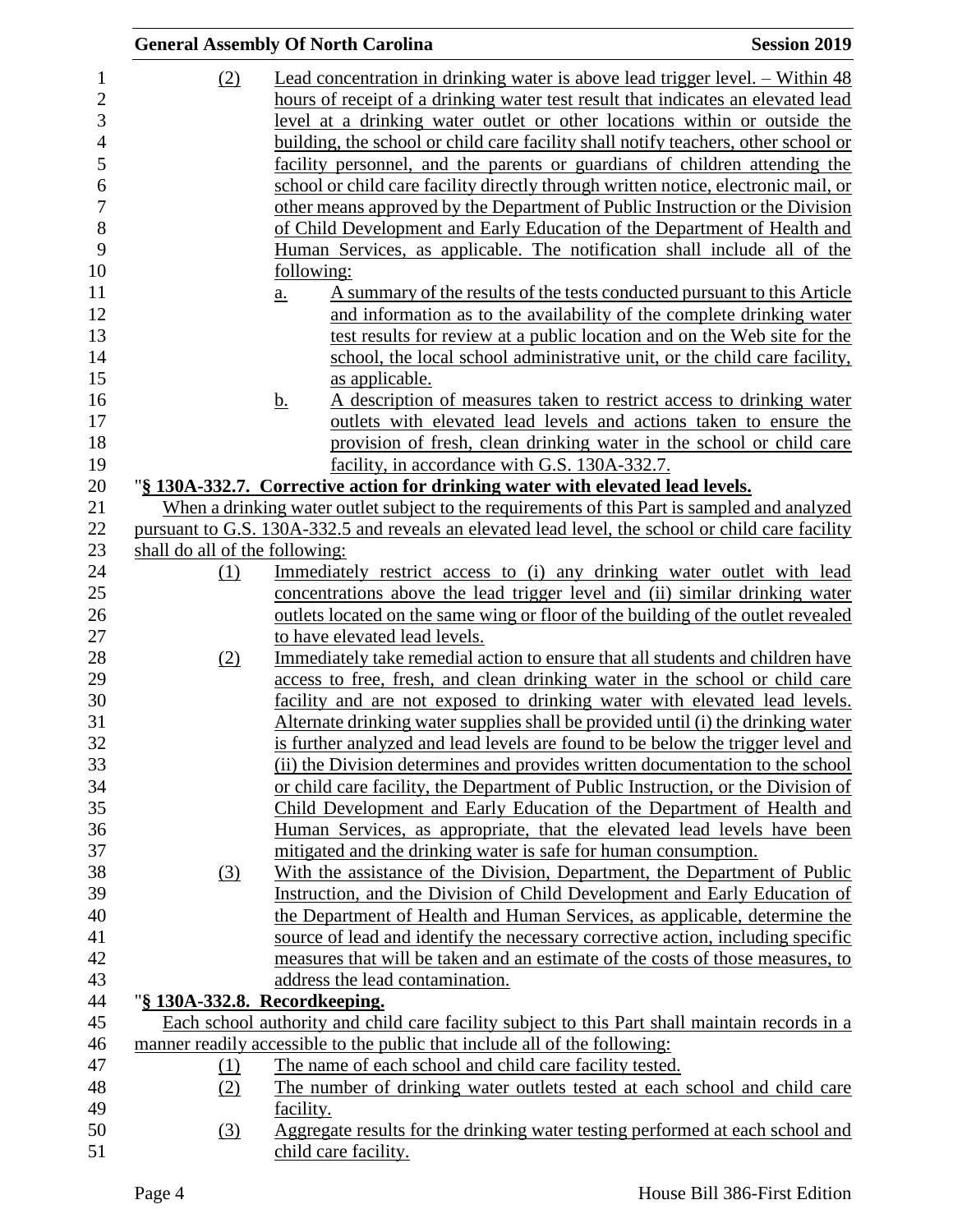|                               | <b>General Assembly Of North Carolina</b>                                                             | <b>Session 2019</b> |
|-------------------------------|-------------------------------------------------------------------------------------------------------|---------------------|
| (4)                           | The identity of each school and child care facility that has drinking water                           |                     |
|                               | outlets with elevated lead levels and for each school and facility so identified:                     |                     |
|                               | The actions taken to remediate or restrict access to the source of lead                               |                     |
|                               | $\underline{a}$ .                                                                                     |                     |
|                               | exposure.                                                                                             |                     |
|                               | An overview of the actions taken to notify students, their families, and<br><u>b.</u>                 |                     |
|                               | school and child care facility personnel of the findings of the lead tests                            |                     |
|                               | as required by G.S. 130A-332.6.                                                                       |                     |
| (5)                           | A summary of the required corrective action and associated costs for a school                         |                     |
|                               | or child care facility to address confirmed lead contamination.                                       |                     |
|                               | "§ 130A-332.9. Enforcement powers and remedies.                                                       |                     |
| (a)                           | The Department may enforce the requirements of this Article through the powers and                    |                     |
|                               | remedies provided in Article 10 of this Chapter.                                                      |                     |
| (b)                           | The Department of Health and Human Services may enforce the requirements of this                      |                     |
|                               | Article applicable to certified laboratories, schools, and child care facilities under the powers and |                     |
|                               | remedies provided by Part 2 of Article 1 of this Chapter.                                             |                     |
|                               | "§ 130A-332.10. Rule making.                                                                          |                     |
|                               | The Commission for Public Health may adopt rules to implement this Article."                          |                     |
|                               | <b>SECTION 1.(b)</b> G.S. 115C-12 is amended by adding a new subdivision to read:                     |                     |
| " <u>(47</u> )                | Rules to implement Protect North Carolina's Children from Lead Act. - The                             |                     |
|                               | State Board of Education shall adopt rules to implement testing, notification,                        |                     |
|                               | and corrective action related to lead in school water supplies as provided in                         |                     |
|                               | Article 10A of Chapter 130A of the General Statutes. These rules shall apply                          |                     |
|                               | to public schools and charter schools."                                                               |                     |
|                               | <b>SECTION 1.(c)</b> State Agencies to Provide Technical and Advisory Assistance. – On                |                     |
|                               | or before July 1, 2020, the Department of Environmental Quality and the Division of Public            |                     |
|                               | Health of the Department of Health and Human Services shall develop and provide the following         |                     |
|                               | information to the Department of Public Instruction and the Division of Child Development and         |                     |
|                               | Early Education of the Department of Health and Human Services:                                       |                     |
| (1)                           | The 3Ts technical guidance and best management practices documents for                                |                     |
|                               | reducing lead in drinking water at schools and child care facilities issued by                        |                     |
|                               | the Agency.                                                                                           |                     |
| (2)                           | General guidance on water line flushing after long periods of stagnation, such                        |                     |
|                               | as holidays, summer breaks, and track out.                                                            |                     |
| (3)                           | Any other information the Department and the Division deem appropriate.                               |                     |
|                               | <b>SECTION 1.(d)</b> G.S. 130A-24(e) reads as rewritten:                                              |                     |
| " $(e)$                       | The appeals procedures enumerated in this section shall apply to appeals concerning                   |                     |
|                               | the enforcement of rules, the imposition of administrative penalties, or any other action taken by    |                     |
|                               | the Department of Environmental Quality pursuant to Articles 8, 9, 10, 10A, 11, and 12 of this        |                     |
| Chapter."                     |                                                                                                       |                     |
|                               |                                                                                                       |                     |
|                               | PART II. SAMPLE DRINKING WATER FOR LEAD IN EXISTING BUILDINGS AND                                     |                     |
|                               | <b>STRUCTURES REPURPOSED FOR SCHOOLS</b>                                                              |                     |
|                               | <b>SECTION 2.(a)</b> Article 37 of Chapter 115C of the General Statutes is amended by                 |                     |
| adding a new section to read: |                                                                                                       |                     |
|                               | "§ 115C-532.1. Sample drinking water for lead.                                                        |                     |
| (a)                           | <u>Sampling Protocol. – Whenever a local board of education acquires existing sites or</u>            |                     |
|                               | existing property for use as a schoolhouse or other school facility in accordance with this Article,  |                     |
|                               | the board shall provide for the sampling of the widest variety of drinking water outlets and          |                     |
|                               | locations in the proposed site or property for the presence of lead, provided the sample locations    |                     |
|                               | and outlets satisfy the following criteria:                                                           |                     |
|                               |                                                                                                       |                     |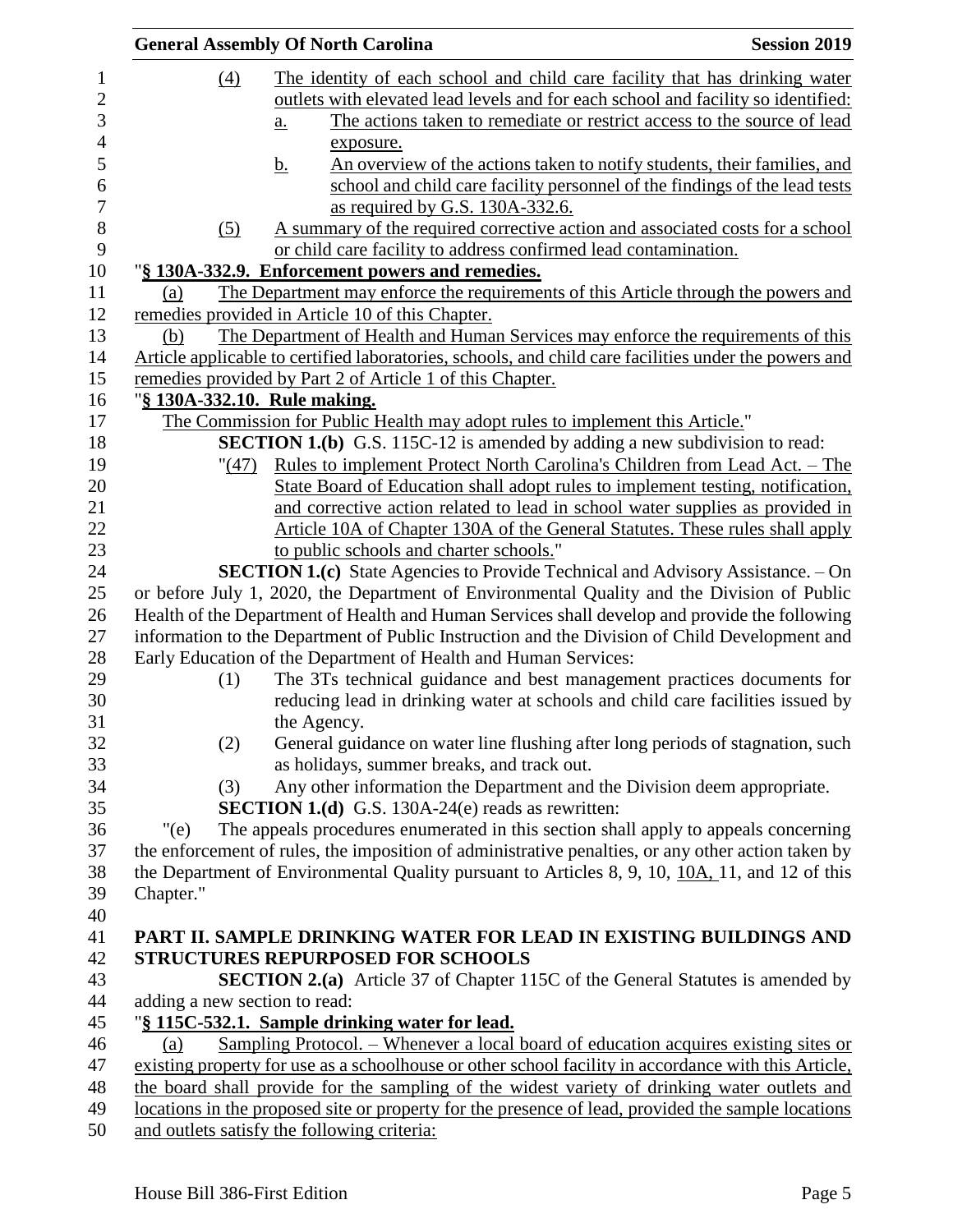|                 |                        | <b>General Assembly Of North Carolina</b>                                                           | <b>Session 2019</b> |
|-----------------|------------------------|-----------------------------------------------------------------------------------------------------|---------------------|
|                 | (1)                    | At least one sample is taken from the cold water drinking water outlet in the                       |                     |
|                 |                        | proposed food preparation area.                                                                     |                     |
|                 | (2)                    | At least one sample is taken from a cold water drinking water outlet that is                        |                     |
|                 |                        | located as close as possible to the service connection to the public water                          |                     |
|                 |                        | supply.                                                                                             |                     |
|                 | (3)                    | At least three samples are taken from cold water drinking water outlets in areas                    |                     |
|                 |                        | of the school where drinking water will be accessible and available to children.                    |                     |
| (b)             |                        | The local board of education shall sample, analyze, and report the results of the                   |                     |
|                 |                        | analyses conducted pursuant to this section in accordance with Article 10A of Chapter 130A of       |                     |
|                 | the General Statutes." |                                                                                                     |                     |
|                 |                        | <b>SECTION 2.(b)</b> G.S. 115C-218.1(b) reads as rewritten:                                         |                     |
| " $(b)$         |                        | The application shall contain at least the following information:                                   |                     |
|                 |                        |                                                                                                     |                     |
|                 | (14)                   | Information regarding the facilities to be used by the school-school, including                     |                     |
|                 |                        | documentation that shows drinking water in the facilities has been sampled                          |                     |
|                 |                        | and analyzed, and the results of the analyses are reported pursuant to (i)                          |                     |
|                 |                        | G.S. 115C-218.35(e) and, as applicable, (ii) Article 10A of Chapter 130A of                         |                     |
|                 |                        | the General Statutes, and the manner in which administrative services of the                        |                     |
|                 |                        | school are to be provided.                                                                          |                     |
|                 | $\ldots$ "             |                                                                                                     |                     |
|                 |                        | <b>SECTION 2.(c)</b> G.S. 115C-218.35 is amended by adding a new subsection to read:                |                     |
|                 |                        | "§ 115C-218.35. Charter school facilities.                                                          |                     |
|                 |                        |                                                                                                     |                     |
| $\cdots$<br>(e) |                        | If the charter school moves to a location or space different from that which was                    |                     |
|                 |                        | approved pursuant to G.S. 115C-218.5, and is permitted in accordance with either G.S. 153A-357      |                     |
|                 |                        | or G.S. 160A-417, then the charter school shall sample the widest variety of drinking water         |                     |
|                 |                        | outlets and locations in the proposed location or space for the presence of lead, provided the      |                     |
|                 |                        | sample locations and outlets satisfy the following criteria:                                        |                     |
|                 | (1)                    | At least one sample is taken from the cold water drinking water outlet in the                       |                     |
|                 |                        | proposed food preparation area.                                                                     |                     |
|                 | (2)                    | At least one sample is taken from a cold water drinking water outlet that is                        |                     |
|                 |                        | located as close as possible to the service connection to the public water                          |                     |
|                 |                        | supply.                                                                                             |                     |
|                 | (3)                    | At least three samples are taken from cold water drinking water outlets in areas                    |                     |
|                 |                        | of the school where drinking water will be accessible and available to children.                    |                     |
|                 |                        | In the event that five separate drinking water outlets are not available for sampling in            |                     |
|                 |                        | accordance with this subsection, samples shall be collected from the same locations on different    |                     |
|                 |                        | days, and collected in priority based on the most accessible drinking water outlets that will be    |                     |
|                 |                        | available to children. This sampling procedure shall be followed until such time as five samples    |                     |
| are collected." |                        |                                                                                                     |                     |
|                 |                        | <b>SECTION 2.(d)</b> G.S. 115C-218.5 is amended by adding a new subsection to read:                 |                     |
| " $\text{(a1)}$ |                        | The State Board shall not grant final approval of an application if it finds that, based            |                     |
|                 |                        | on the results of drinking water analyses submitted pursuant to G.S. 115C-218.1(b)(14), the         |                     |
|                 |                        | drinking water in the location or space intended for the school reveals lead in concentrations      |                     |
|                 |                        | above the lead trigger level. The State Board may authorize the applicant additional time to        |                     |
|                 |                        | identify and implement any necessary corrective action to remove the source of lead from            |                     |
|                 |                        | drinking water outlets and other locations within or outside the location or space intended for the |                     |
| school."        |                        |                                                                                                     |                     |
|                 |                        | <b>SECTION 2.(e)</b> G.S. 115C-218.6(b) reads as rewritten:                                         |                     |
| " $(b)$         |                        | The State Board of Education shall renew a charter upon the request of the chartering               |                     |
|                 |                        | entity for subsequent periods of 10 years, unless one of the following applies:                     |                     |
|                 |                        |                                                                                                     |                     |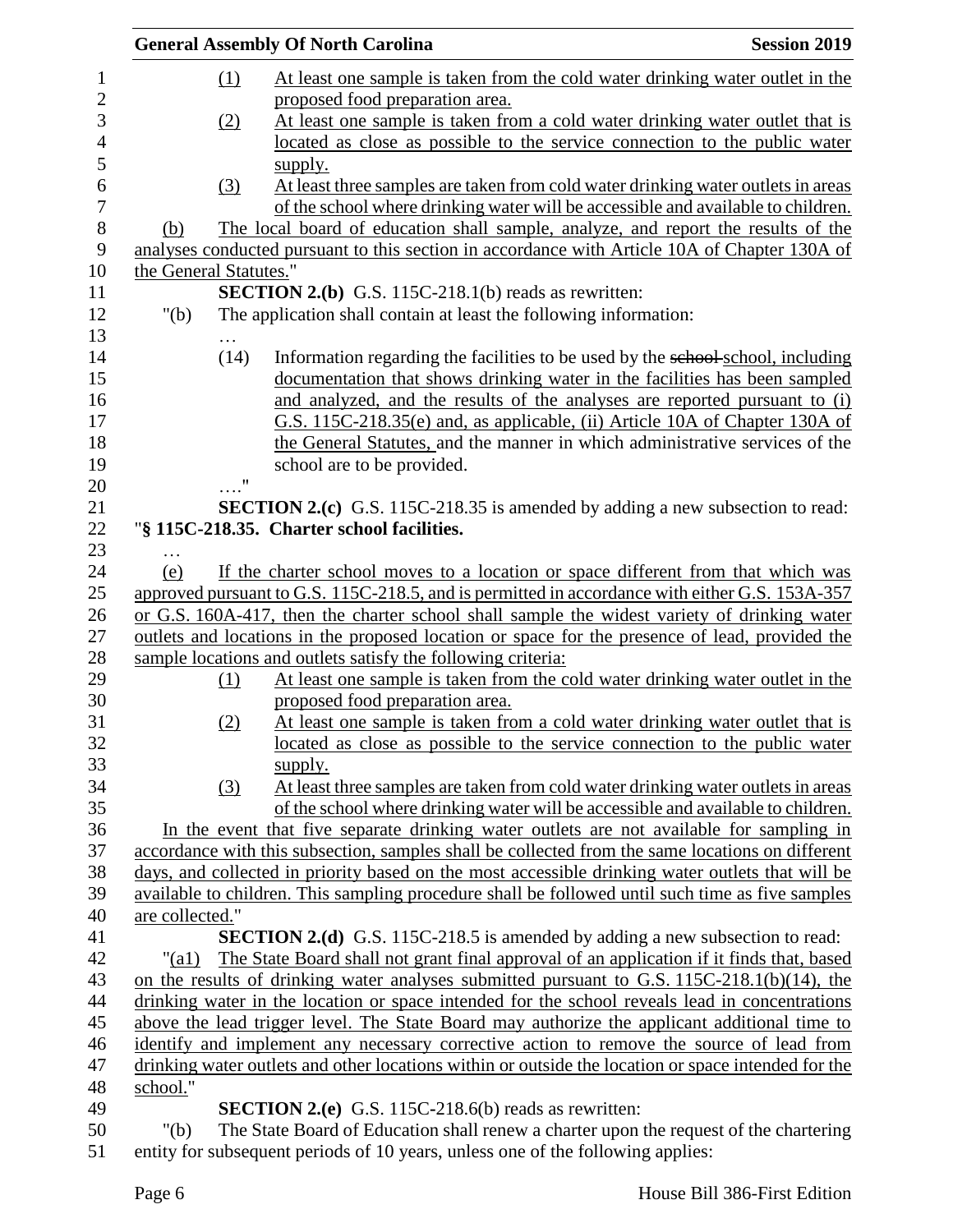| (1)                           | <b>General Assembly Of North Carolina</b><br><b>Session 2019</b>                                     |
|-------------------------------|------------------------------------------------------------------------------------------------------|
|                               | The charter school has not provided financially sound audits for the                                 |
|                               | immediately preceding three years.                                                                   |
| (2)                           | The charter school's student academic outcomes for the immediately                                   |
|                               | preceding three years have not been comparable to the academic outcomes of                           |
|                               | students in the local school administrative unit in which the charter school is                      |
|                               | located.                                                                                             |
| (3)                           | The charter school is not, at the time of the request for renewal of the charter,                    |
|                               | substantially in compliance with State law, federal law, the school's own                            |
|                               | bylaws, or the provisions set forth in its charter granted by the State Board of                     |
|                               | Education.                                                                                           |
| (4)                           | The charter school elects to move to a new location or space that is different                       |
|                               | from the location or space previously approved pursuant G.S. 115C-218.5,                             |
|                               | without conducting the sampling, analysis, and reporting required pursuant to                        |
|                               | G.S. $115C-218.35(e)$ .                                                                              |
|                               | If one of the conditions set forth in subdivisions (1) through $(3)$ (4) of this subsection applies, |
|                               | then the State Board may renew the charter for a period of less than 10 years or not renew the       |
| charter."                     |                                                                                                      |
|                               |                                                                                                      |
| <b>PART III. FUNDING</b>      |                                                                                                      |
|                               | <b>SECTION 3.(a)</b> Article 10A of Chapter 130A of the General Statutes, as established             |
|                               |                                                                                                      |
|                               | by Section 1 of this act, is amended by adding a new section to read:                                |
|                               | "§ 130A-332.11. Child Lead Exposure Prevention Fund.                                                 |
| (a)                           | <u>Fund Established. – The Child Lead Exposure Prevention Fund is established as a</u>               |
|                               | special revenue fund under the control and direction of the Department. The Fund shall consist       |
|                               | of monies appropriated by the General Assembly or made available to the Fund from any other          |
| source.                       |                                                                                                      |
|                               |                                                                                                      |
| <u>(b)</u>                    | The Fund may be used to pay for the State share of any of the following:                             |
| (1)                           | The costs of testing required by this Article, including any additional testing                      |
|                               | to confirm the results of a previous test.                                                           |
| (2)                           | The temporary or permanent provision of alternative drinking water supplies                          |
|                               | to schools and child care facilities detecting elevated lead levels. Under this                      |
|                               | section, an alternative drinking water supply includes the repair, such as use                       |
|                               | of a filtration system, or replacement of water fixtures or pipes.                                   |
| (3)                           | Monitoring of filtration systems used in connection with temporary or                                |
|                               | permanent alternative drinking water supplies provided pursuant to this                              |
|                               | section.                                                                                             |
| (c)                           | Cost-Share. - Any project funded by revenue from the Fund must be cost-shared with                   |
|                               |                                                                                                      |
| (1)                           | The cost-share for schools or child care facilities located, in whole or part, in                    |
|                               | a development tier one area, as defined in G.S. 143B-437.08, shall be at least                       |
|                               | one non-State dollar for every two dollars from the Fund.                                            |
| (2)                           | The cost-share for schools or child care facilities not located, in whole or part,                   |
|                               | in a development tier one area shall be at least one non-State dollar for every                      |
|                               | dollar from the Fund.                                                                                |
| (d)                           | Report. – The Department shall report annually no later than October 1 regarding                     |
|                               | projects funded under this section to the Fiscal Research Division and the Joint Legislative         |
|                               | Oversight Committee on Agriculture and Natural and Economic Resources. The report shall              |
| non-State dollars as follows: | include project type (school or child care facility), project location, brief project description,   |